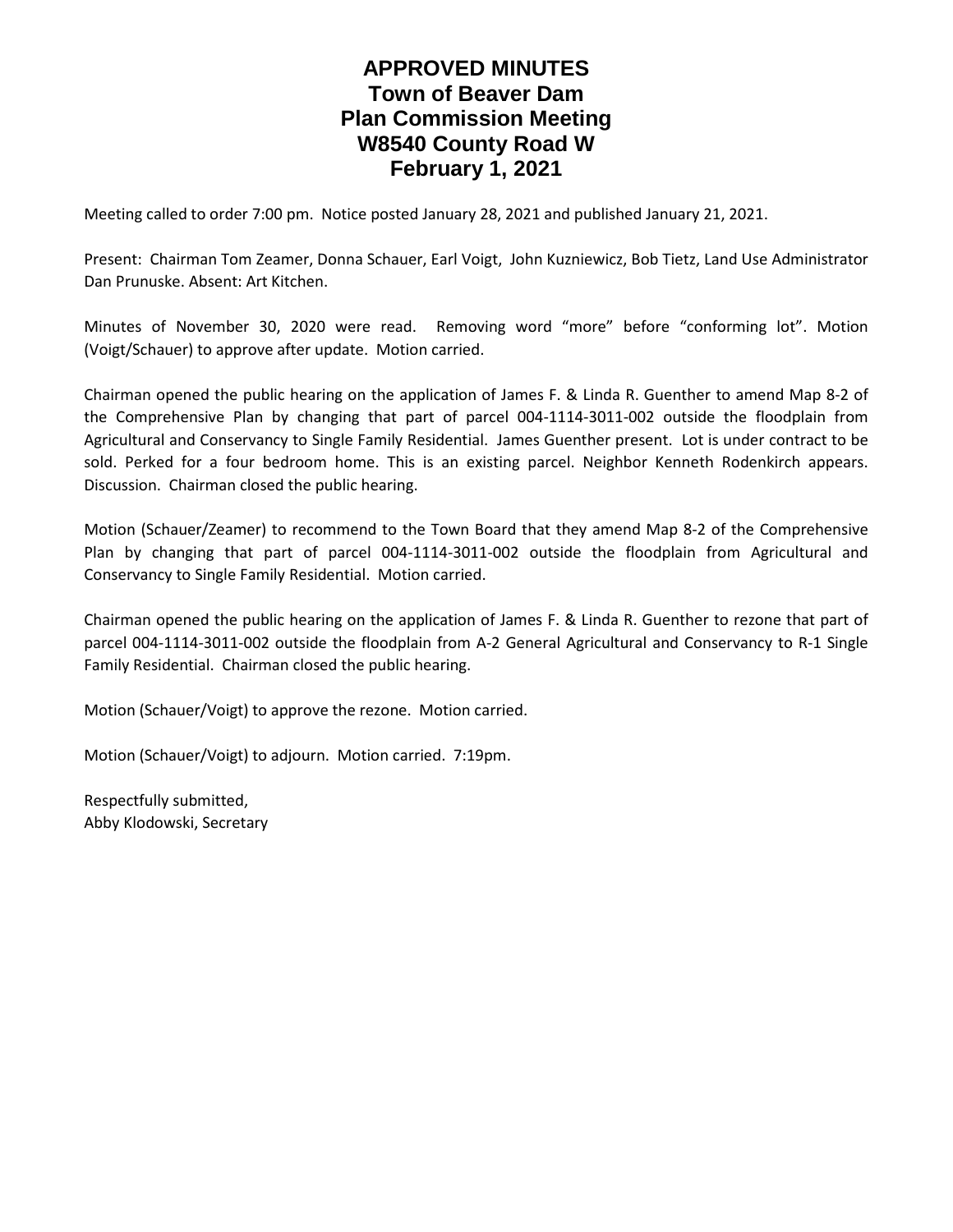# **APPROVED MINUTES Town of Beaver Dam Plan Commission Meeting W8540 County Road W March 29, 2021**

Meeting called to order 7:00 pm. Notice posted March 19, 2021 and published March 12, 2021.

Present: Chairman Tom Zeamer, Donna Schauer, Earl Voigt, Art Kitchen, John Kuzniewicz, Bob Tietz, Land Use Administrator Dan Prunuske.

Minutes of February 1, 2021 were read. Motion (Kitchen/Voigt) to approve. Motion carried.

Plan commission reviewed the proposed site plan submitted by Jeffrey D. & Denise L Schepp.

Kuzniewicz addresses that there were three complaints about this property from 2003-2008. Kuzniewicz does not feel that Schepp is in compliance with his CUP. Kuzniewicz does not feel that we should approve anything for him until his property is "cleaned up".

Land Use Administrator Dan Prunuske states that he has had no complaints about this property in his time as the LUA.

Schauer asks if we are able to give him time to clean up and reconvene in a timely fashion so he is able to move ahead with his building.

Voigt asks if we are able to conditionally approve and then ask Dan Prunuske to verify compliance with CUP before Schepp can go ahead with his building.

Schepp states that his business is different now than it was when he originally applied for a CUP as it is not a hobby business, it is his full time business and he has two full time employees.

Zeamer states that he is concerned with history of calls and complaints, doesn't want to allow expansion of property if nothing regarding the state of the property will change.

Kitchen asks if we can table until he is in compliance with CUP but was not able to look at the property prior to this meeting. Voigt states that Schepp does not have much work to do to get in compliance.

Schepp states that he will get gravel poured out back and move everything but the allowable 6 vehicles to the back. This gravel pad will be behind the new building.

Zeamer states that we could approve conditionally and reconvene WITHIN 60 days. He could build his building but we would revisit his site plan and review his CUP within 60 days.

Schepp clairifies that these plans are all dependent on contractors so he does not know an exact date when this project will be completed.

Motion (Voigt/Schauer) to conditionally approve proposed site plan submitted by Jeffrey D. & Denise L Schepp in conjunction with an application for a land use permit for a new building on parcel 004-1214-2631-004 at W7972 Ollinger Rd with the conditions that we will reconvene WITHIN 90 days and review Conditional Use Permit compliance as well as verifying that Schepp has installed the gravel pad behind his new building.

Motion (Voigt/Kitchen) to adjourn. Motion carried. 7:42pm.

Respectfully submitted, Abby Klodowski, Secretary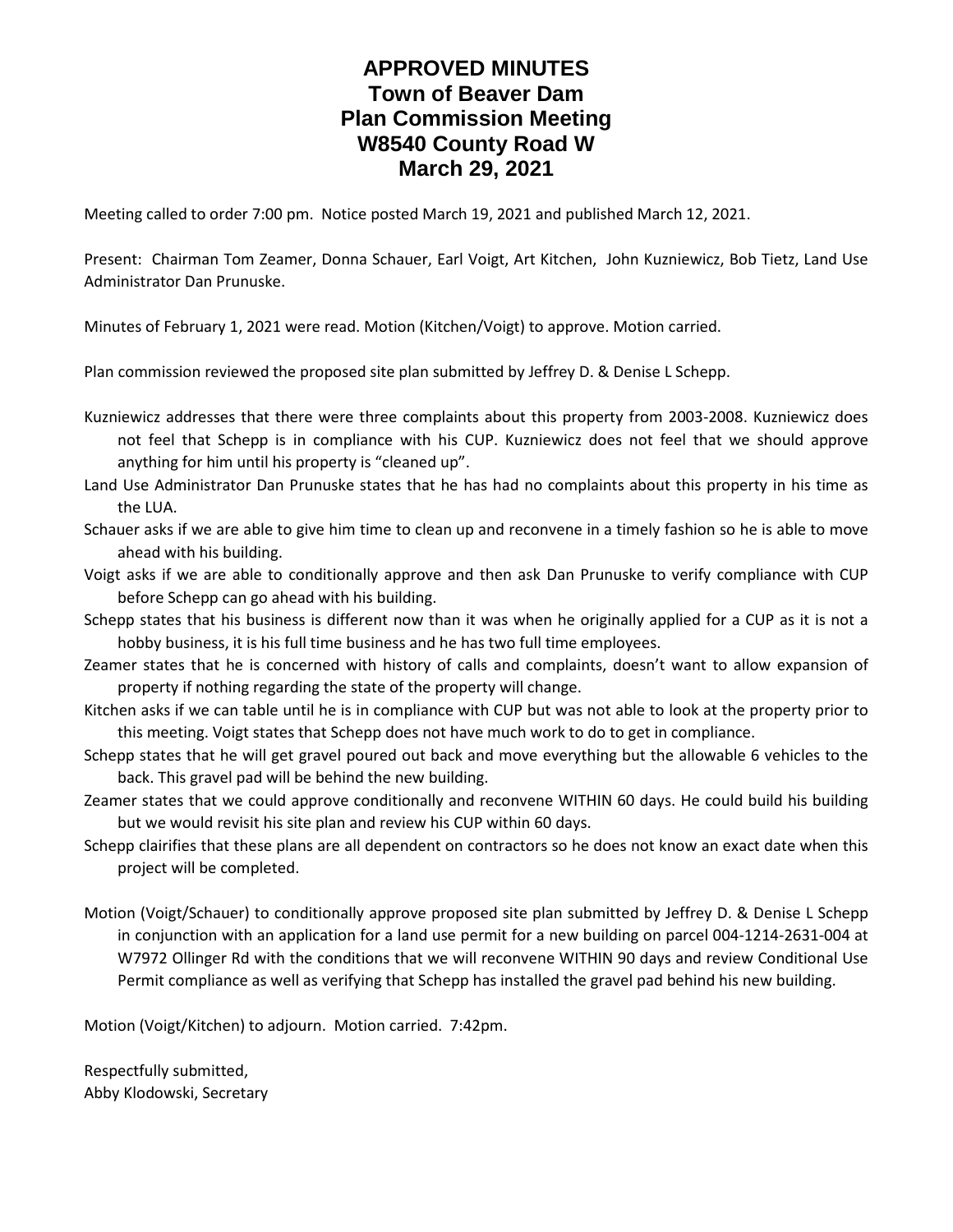## **APPROVED MINUTES Town of Beaver Dam Plan Commission Meeting W8540 County Road W April 26, 2021**

Meeting called to order 7:00 pm. Notice posted April 20, 2021 and amended notice posted Apri 23, 2021. Notice published April 17, 2021 and amended notice published April 23, 2021. Present: Chairman Tom Zeamer, Donna Schauer, Earl Voigt, Art Kitchen, John Kuzniewicz, Bob Tietz, Land Use Administrator Dan Prunuske.

Minutes of March 29, 2021 were read. Motion (Voigt/Schauer) to approve. Motion carried.

Chairman opens public hearing on the application of the James L. Budde Trust to amend Map 8-2 of the Comprehensive Plan by changing 4± acres containing the farmhouse and outbuildings at W8242 County Road W on parcel 004-1114-1043-000 from Agricultural to Single Family Residential.

Ed Budde speaks and asks why it was zoned that way in the first place. John offers explanation but no one is sure as this happened long ago. Sandy Schoenberger asks if it is rezoned to ag if it will remain a pit and they will farm around it.

Chairman closes the public hearing.

Motion (Kuzniewicz/Tietz) to recommend that the Town Board amend Map 8-2 of the Comprehensive Plan by changing 4± acres containing the farmhouse and outbuildings at W8242 County Road W on parcel 004-1114-1043-000 from Agricultural to Single Family Residential. Motion carried.

Chairman opens the public hearing on the application of the James L. Budde Trust to rezone 4± acres containing the farmhouse and outbuildings on parcel 004-1114-1043-000 at W8242 County Road W from I-1 Industrial to R-1 Single Family Residential, and the balance of said parcel from I-1 Industrial to A-2 General Agricultural.

Chairman closes the public hearing.

Motion (Kuzniewicz/Voigt) to recommend that the Town Board rezone 4± acres containing the farmhouse and outbuildings on parcel 004-1114-1043-000 at W8242 County Road W from I-1 Industrial to R-1 Single Family Residential, and the balance of said parcel from I-1 Industrial to A-2 General Agricultural. Motion carried.

Review of the Letter of Intent of the James L. Budde Trust to create a 4± acre parcel separating the farmhouse and outbuildings from the balance of parcel 004-1114-1043-000 at W8242 County Road W.

Motion (Voigt/Schauer)to approve the James L. Budde Trust to create a 4± acre parcel separating the farmhouse and outbuildings from the balance of parcel 004-1114-1043-000 at W8242 County Road W . Motion carried.

Review of the Conditional Use Permit granted to Jeffrey D. & Denise L Schepp on August 4, 2003 on parcel 004-1214-2631-004 at W7972 Ollinger Rd for compliance with the conditions of said permit.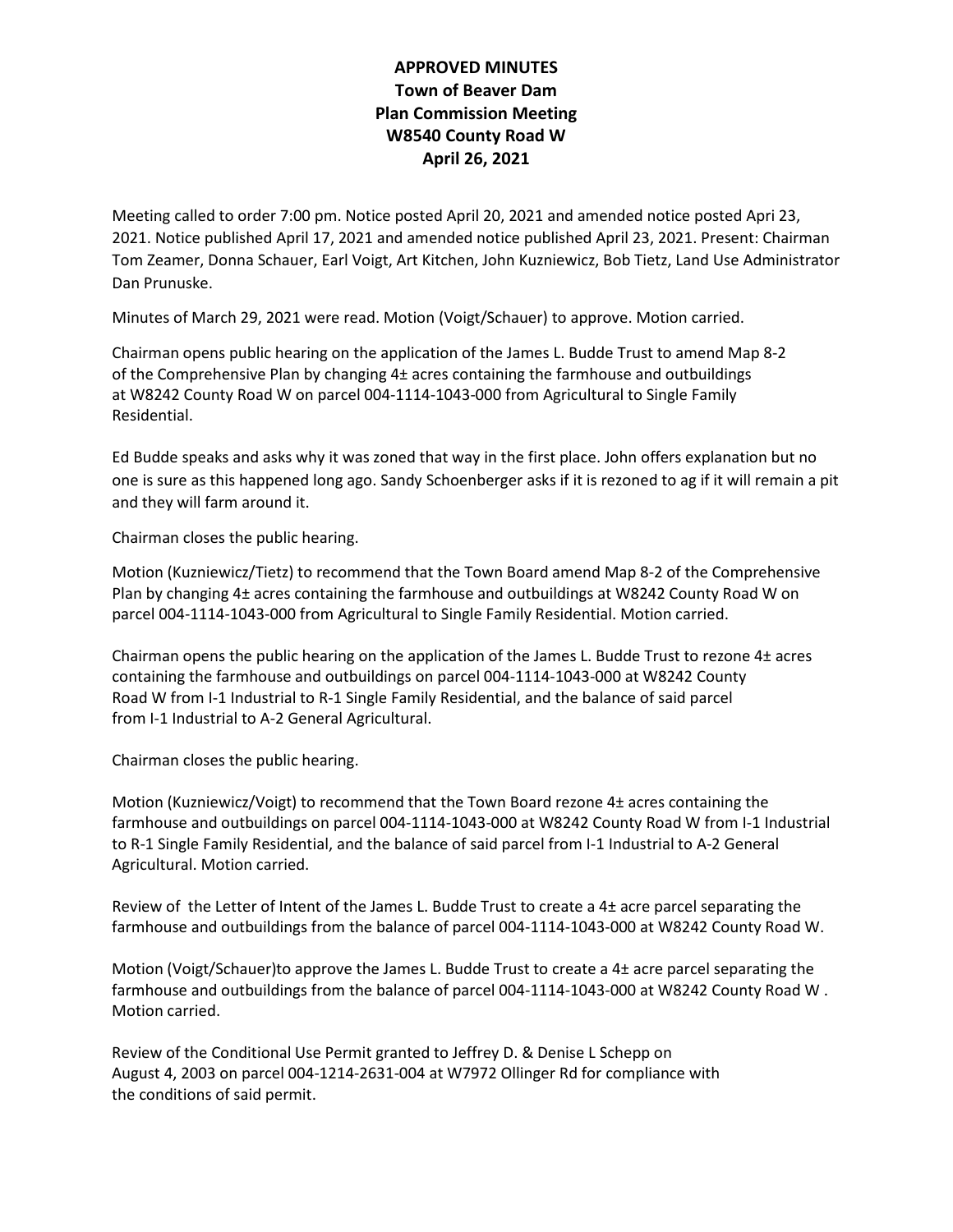## **APPROVED MINUTES Town of Beaver Dam Plan Commission Meeting W8540 County Road W April 26, 2021**

Reading of original conditional use permit from August 4, 2003. Jeffrey Schepp and Denise Schepp appear as well as their son and co-owner, Noah Schepp. Schepp presents pictures of the completed gates from the original CUP that Kuzniewicz addressed at March 29, 2021 meeting. Daniel Nowak states that this is a business owner who is putting money into his business and trying to grow within the Town. Schepp does not feel that six cars left out front is feasible at this point in his business. They often have cars dropped off by dealerships, sometimes three to five at a time. Schepp would like to change his CUP so that he can have more than 6 cars as he is expanding, as he is now as a full time shop with three additional employees. Chairman states that Schepp is welcome to apply to change his conditional use permit and should contact LUA Dan Prunuske to get started on that. Gary Zuelsdorf, neighbor, also appears in support.

Chairman opens the public hearing on the application of Michael P. Jahn, agent for Angel Cars, LLC. for a Conditional Use Permit to sell and service automobiles at W9579 County Road G on parcel 004-1114-0631-004 in the C-1 Commercial zoning district.

Michael Jahn appears. He states that Angel Cars provides discounted auto repair for low income families. He is looking for a dealer's license and needs this to be able to get it. He states that he is now a member of the Beaver Dam Chamber of Commerce. Angel Cars works with Wheels-2-Work which is an auto loan program that offers 0% interest. Customer appears in support as she relies on Angel Cars. Neighbors Leon and Brenda Bannas appear W9591 County Road G. Brenda Bannas asks how many cars they want to have outside? They have five total employees, looking for one more part time employee. Plans to be funded by grants, non-profits, and loans. Schauer asks hours. M-F 8a earliest to 7pm latest. Michael Jahn wants to get Dealer's license to be able to buy cars at auction. Art Kitchen asks if he is involved with Don Geddeis. He states that he fixes Don's cars. Art Kitchen asks about fluids/hazardous waste. Jahn states that they have one 50 gallon drum that they recycle through a recycling company. Art Kitchen asks where the floor drains go to? Jahn states that fluids are not dropped onto the floor. Schauer asks if they have a dumpster? Yes Advanced Disposal dumpster. Tires are recycled through tire recycling company. Scrap dumpsters go through local scrap company. Have had insurance building inspections, but Jahn does not believe they've yet had a fire inspection.

Chairman closes public hearing.

Motion (Kitchen/Voigt) to approve CUP subject to complying with all of the requirements, proper hazardous waste disposal, and fire department notification of the business they are conducting as well as what they have in the buidling. CUP will allow 10 cars outside overnight for this business. Allowable working hours will be 7AM-6PM Monday through Saturday. Motion carried.

Bohl/Schauer to adjourn. 7:56PM.

Respectfully submitted,

Abby Klodowski, Secretary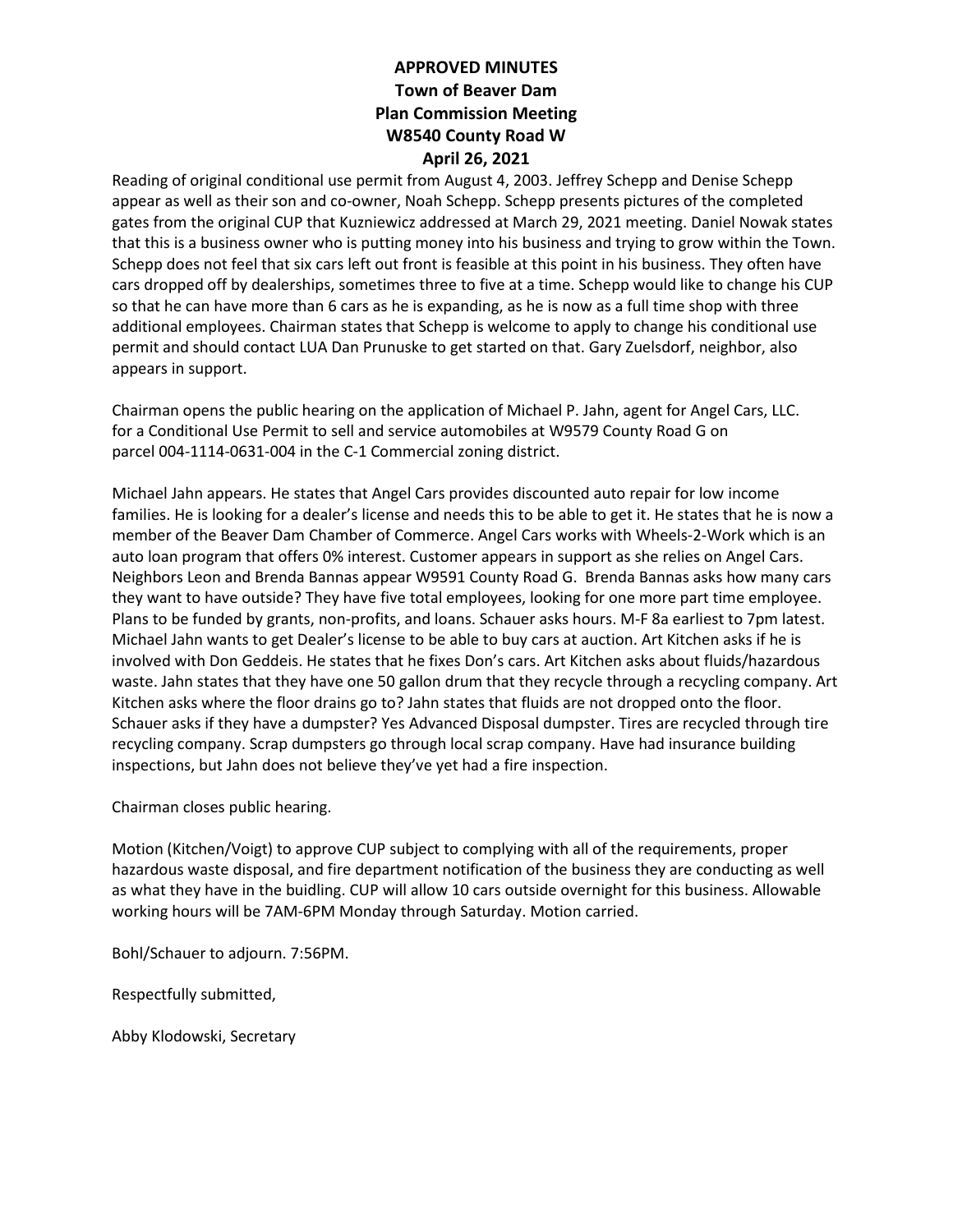## **APPROVED MINUTES Town of Beaver Dam Plan Commission Meeting W8540 County Road W June 28, 2021**

Meeting called to order 7:00 pm. Notice posted June 10, 2021. Notice published June 12, 2021 and June 19, 2021. Present: Chairman Tom Zeamer, Donna Schauer, Earl Voigt, Art Kitchen, John Kuzniewicz, Bob Tietz, Ryan Griswold, Land Use Administrator Dan Prunuske.

Minutes of April 26, 2021 were read. Motion (Voigt/Schuaer) to approve with corrections. Motion carried.

Chairman opens the public hearing on the application of Clifford, Krista, & Mary Goeller for a nonfarm single family residence in the A-2 General Agricultural district on parcel 004-1114-2011-000 at N6094 County Road G. Clifford Goeller present. His niece currently rents the house and would like to purchase it, so they would like to separate it from the parcel.

Chairman closes the public hearing.

Motion (Kitchen/Voigt) to approve the application of Clifford, Krista, & Mary Goeller for a nonfarm single family residence in the A-2 General Agricultural district on parcel 004-1114-2011-000 at N6094 County Road G. Motion carried.

Motion (Kuzniewicz/Schauer) to approve letter of Intent submitted by Clifford, Krista, & Mary Goeller to separate the existing single family residence and approximately 1.5 acres on parcel 004-1114-2011-000 at N6094 County Road G from the remaining agricultural lands. Motion carried.

Chairman opens the public hearing on a directive from the Town Board to include utility scale solar farms and appurtenant equipment as a Conditional Use in the A-1, A-2, C-1, and I-1 zoning districts. Some concerns of the commission and LUA are screening, responsibility for road repairs, residences, setbacks, and funding for decommissioning. LUA suggests that minimum setbacks for the ordinance for the principal structure remain as they currently are. Right now, the only way that they could do this is by changing all of the land to Industrial which LUA states is not necessarily in anyone's best interest. Donna Schauer asked if there is noise. Prunuske states there is not. Schauer asks if they will reflect on neighbors. Prunuske answers no, as they are meant to absorb sun so there is minimal reflection. They will be required to submit a storm water management plan, unless there is an exception with DNR rules.

Chairman closes the public hearing.

Motion (Kitchen/Schauer) to recommend that the Town Board revise the Zoning Code of the Town of Beaver Dam, Dodge County, Wisconsin, as follows:

1. Insert "Large scale solar energy systems. A commercial solar energy system that converts sunlight into electricity and occupies more than \_\_\_\_\_ acres." into s. 62-14 after the definition of "Kennel" and before the definition of "Livestock."

- 2. Add s. 62-62(2)(j) Large scale solar energy systems
- 3. Add s. 62-66(b)(14) Large scale solar energy systems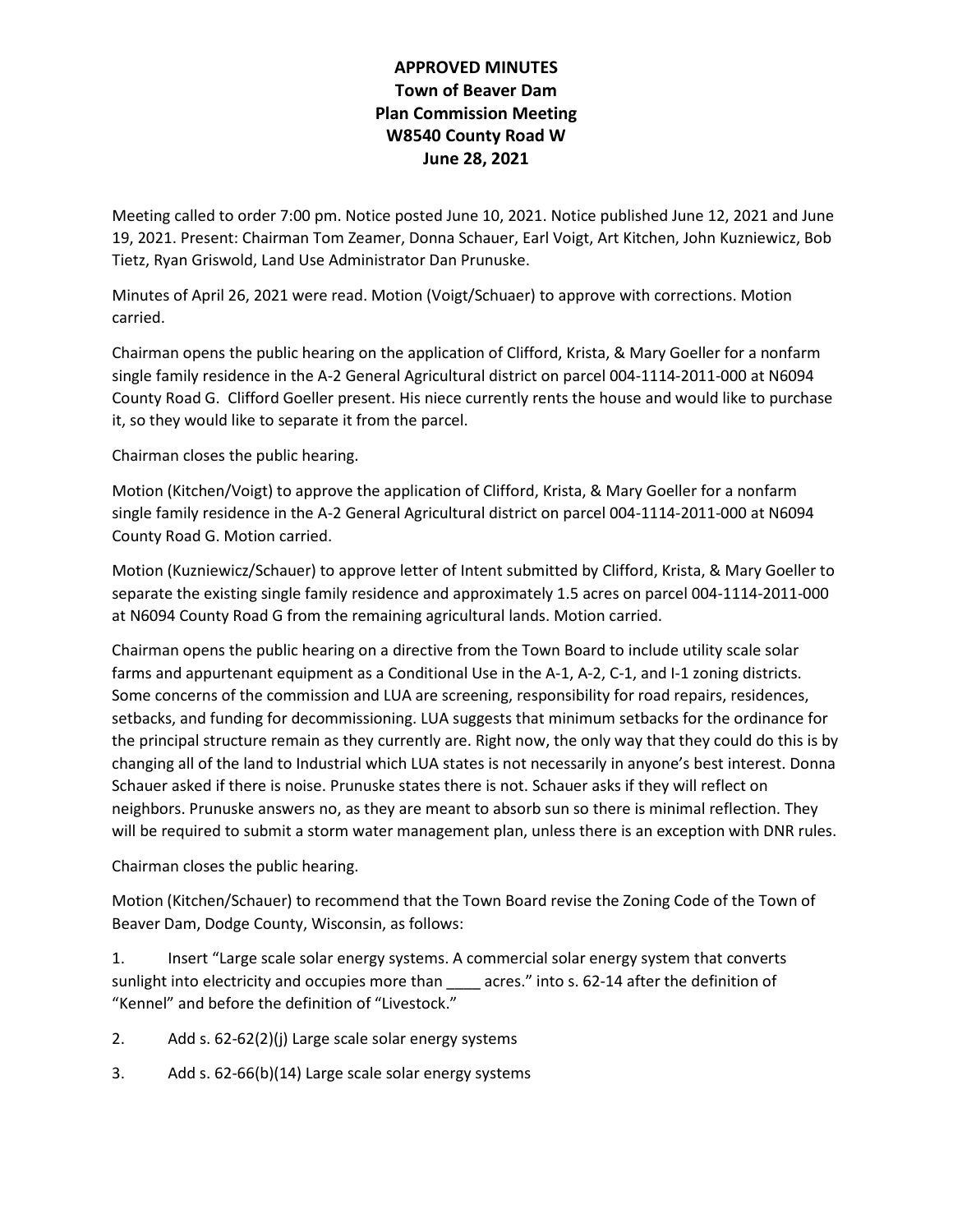#### **APPROVED MINUTES Town of Beaver Dam Plan Commission Meeting W8540 County Road W June 28, 2021**

4. Change 62-67(b)(15) to read "Utilities, including electrical power substations and large scale solar energy systems."

5. Add s. 62-98(g) Large scale solar energy systems in the A-1, A-2, C-1, and I-1 districts

(1) The fee for a large scale solar energy system conditional use shall be set by resolution of the town board from time to time.

(2) Highway and road setbacks for panels and appurtenances shall be the same as for a primary structure. All other side and rear yard setbacks shall be 40 feet.

(3) Screening shall be provided around all existing residential structures.

(4) Permanent vegetation shall be provided under all panels.

(5) Financial assurances, satisfactory to the town, shall be provided to insure the availability of funds to decommission the facility in its entirety.

Motion carried.

Motion (Schauer/Voigt) to adjourn 8:05PM. Motion carried.

Respectfully submitted,

Abby Klodowski, Secretary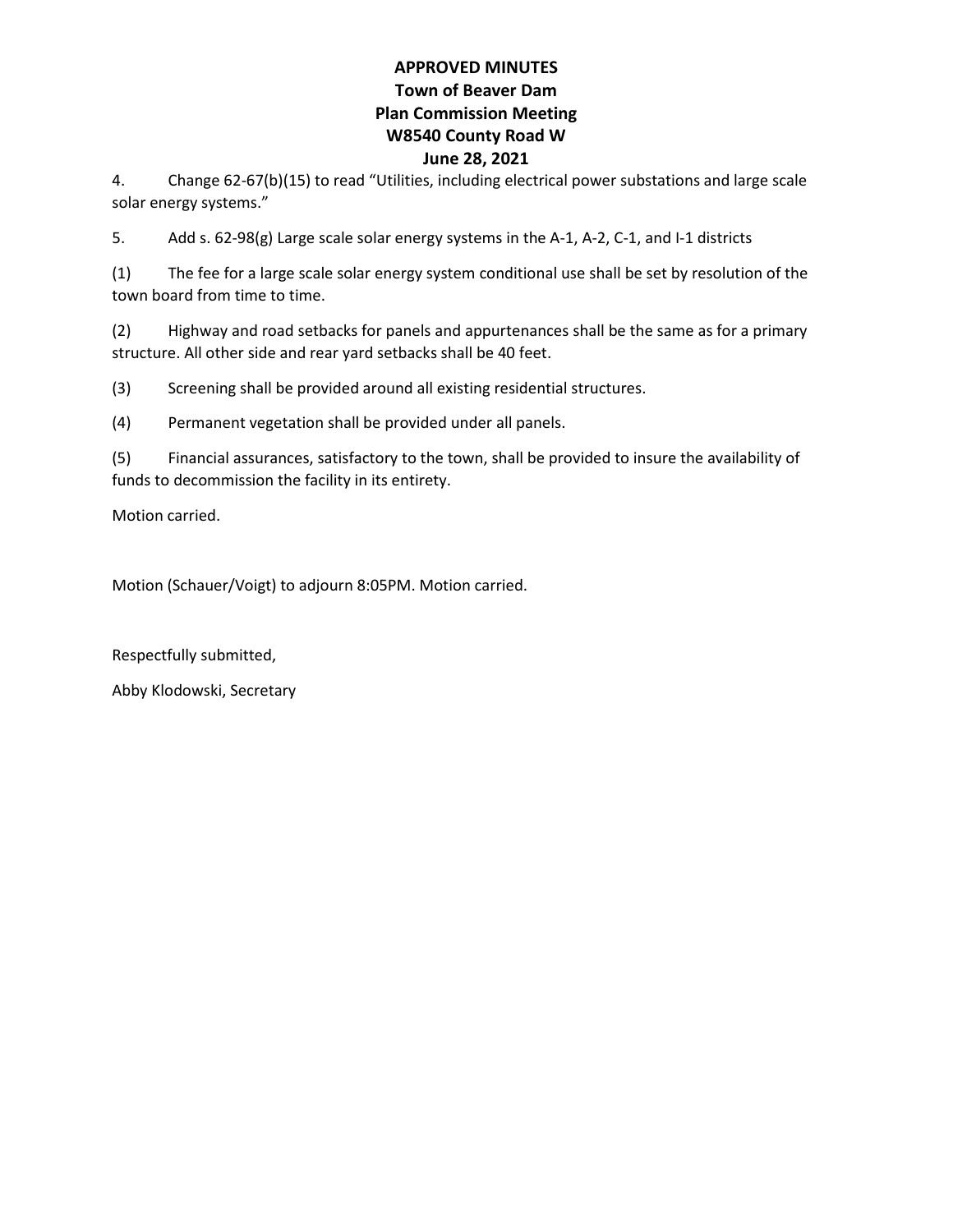## **APPROVED MINUTES Town of Beaver Dam Plan Commission Meeting W8540 County Road W July 12, 2021**

Meeting called to order 7:00 pm. Notice posted July 6, 2021. Notice published July 3, 2021. Present: Chairman Tom Zeamer, Donna Schauer, Earl Voigt, Art Kitchen, John Kuzniewicz, Bob Tietz, Ryan Griswold, Land Use Administrator Dan Prunuske.

Minutes of June 28, 2021 were read. Motion (Voigt/Schauer) to approve. Motion carried.

Review of the site plan associated with a Land Use Permit application for a building expansion for the Mahoney Group, LLC. (dba "Powersports") on parcel 004-1214-2213-002 at N8309 Kellom Road. Bill Hoch, representative of Blowfish Architects is present to explain plans. Dan Prunuske recommends that Mahoney Group runs this site plan past the Beaver Dam Fire Department.

Motion (Kuzniewicz/Voigt) to approve the site plan associated with a Land Use Permit application for a building expansion for the Mahoney Group, LLC. (dba "Powersports") on parcel 004-1214-2213-002 at N8309 Kellom Road. Motion carried.

Motion (Schauer/Kitchen) to adjourn 7:10PM. Motion carried.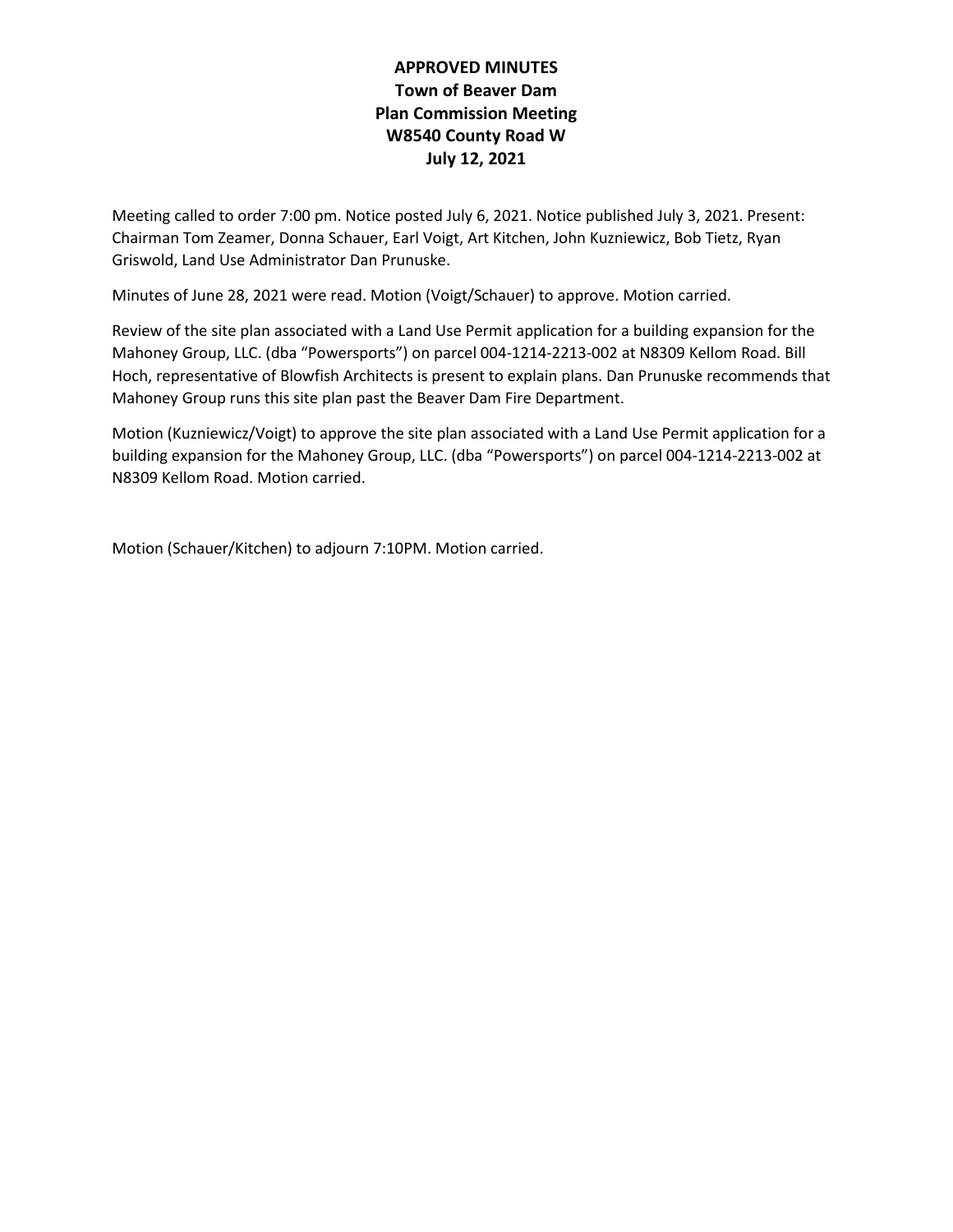## **APPROVED MINUTES Town of Beaver Dam Plan Commission Meeting W8540 County Road W August 9, 2021**

Meeting called to order 7:00 pm. Notice posted July 29, 2021. Notice published July 29, 2021. Present: Chairman Tom Zeamer, Donna Schauer, Earl Voigt, Art Kitchen, John Kuzniewicz, Bob Tietz, Ryan Griswold, Land Use Administrator Dan Prunuske.

Minutes of July 12, 2021 were read. Motion (Kitchen/Voigt) to approve. Motion carried.

Review of the site plan associated with a Land Use Permit application for a new building for United Cooperative, Inc. on parcel 004-1114-0722-002 on County Road D.

Motion (Kuzniewicz/Schauer) to approve the site plan associated with a Land Use Permit application for a new building for United Cooperative, Inc. on parcel 004-1114-0722-002 on County Road D with the condition that the building is built within the appropriate setback.

Motion (Kitchen/Voigt) to adjourn 7:09PM. Motion carried.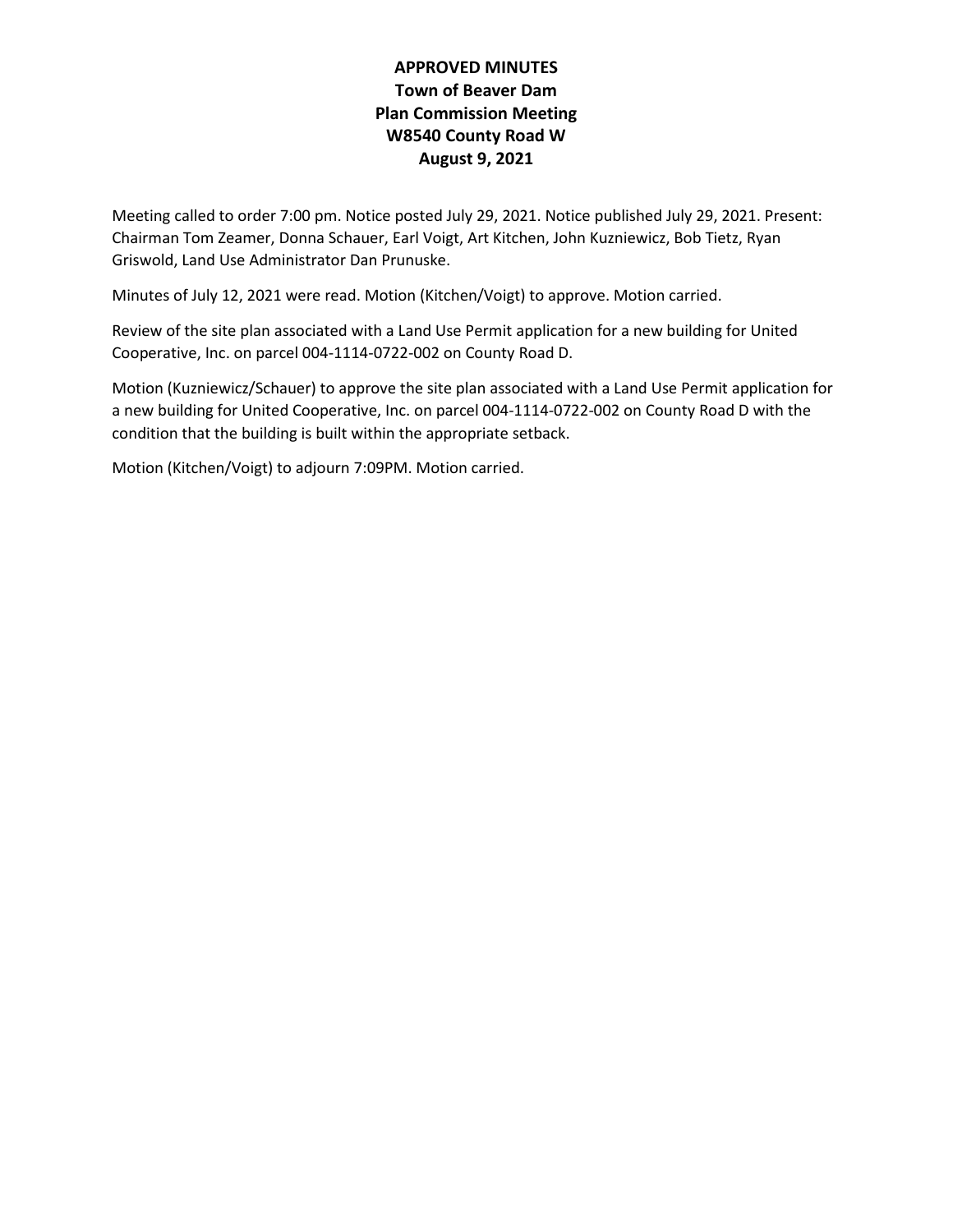## **UNAPPROVED MINUTES Town of Beaver Dam Plan Commission Meeting W8540 County Road W August 30, 2021**

Meeting called to order 7:00 pm. Notice posted August 24, 2021. Notice published August 21, 2021. Amended notice posted August 28, 2021. Present: Chairman Tom Zeamer, Donna Schauer, Earl Voigt, Art Kitchen, John Kuzniewicz, Bob Tietz, Ryan Griswold, Land Use Administrator Dan Prunuske.

Motion (Kitchen/Voigt) to approve the minutes of the August 9, 2021 Plan Commission meeting. Motion carried unanimously.

Chairman opens the Public Hearing on the application of the Bohl Family Land Group, LLC., for a Conditional Use permit under farm consolidation to separate the buildings from the remaining farm land on parcel 004-1114-0722-000 at W9630 County Road D.

Chairman closes the public hearing.

Motion (Kuzniewicz/Schauer) to approve the application. Motion carried unanimously.

Motion (Voigt/Kitchen) to approve the Letter of Intent submitted by the Bohl Family Land Group, LLC., for a CSM to separate the buildings from the remaining farm land on parcel 004-1114-0722-000 at W9630 County Road D. Motion carried unanimously.

Chairman opens the Public Hearing on a proposed revision to the Zoning Ordinance to add s. 62-5(a) as follows: 62-5(a) A land use permit is required for the following: (1) All new buildings other than housing when the estimated costs for material and labor exceed \$5,000.00 but are less than \$50,000.00. When for material only, over \$2,500.00 but less than \$25,000.00. (2) Additions, alterations, and repairs to dwelling units when the estimated costs for material and labor exceed \$5,000.00 but are less than \$50,000.00. When for material only, over \$2,500.00 but less than \$25,000.00. (3) All other buildings when additions, alterations, or repairs are over \$5,000.00; and number the subsequent existing code section paragraph 62-5(b); and add the following to s. 62-5(b)(5): If any construction or work governed by the provisions of this chapter is commenced prior to the issuance of a permit, double fees shall be charged. [Note: Proposed s. 62-5(a) was formerly s. 10-5(c) of the Building code.]

Chairman closes the public hearing.

Motion (Voigt/Schauer) to recommend that the Town Board add s. 62-5(a) above to the Zoning Ordinance; that the subsequent existing code section be numbered paragraph 62-5(b); and that the following be added to s. 62-5(b)(5): If any construction or work governed by the provisions of this chapter is commenced prior to the issuance of a permit, double fees shall be charged. Motion carried unanimously.

Motion (Schauer/Voigt) to revise The Plan Commission's recommendation of June 28, 2021 to the Town Board as follows: a "large scale solar energy system" is defined as one greater than 1 acre; and large scale solar energy systems are prohibited in the A-1 district. Motion carried unanimously.

Motion (Kitchen/Voigt) to adjourn 7:40PM. Motion carried.

Respectfully submitted, Abby Klodowski, Clerk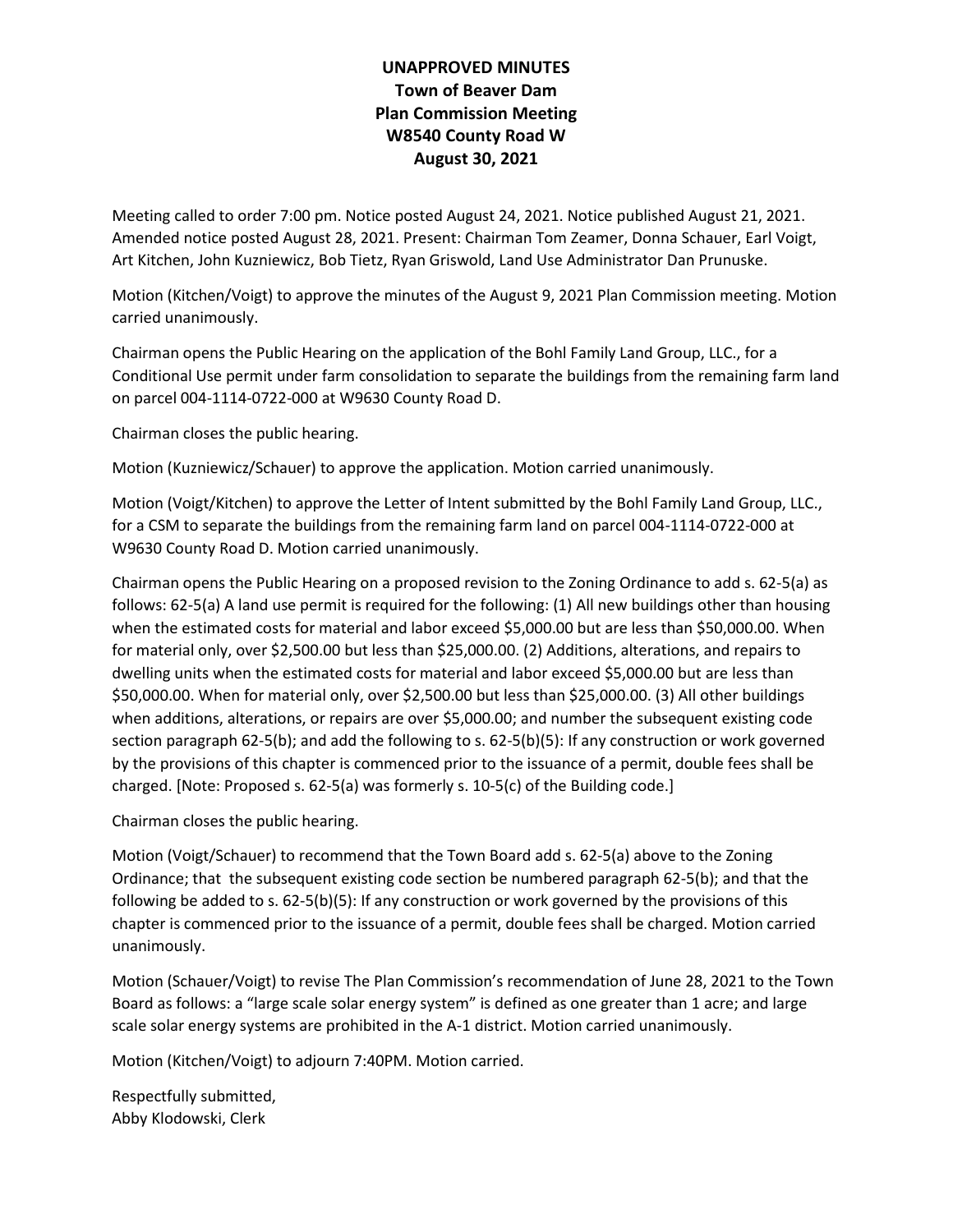## **APPROVED MINUTES Town of Beaver Dam Plan Commission Meeting W8540 County Road W October 25, 2021**

Meeting called to order 7:05 pm. Notice posted October 13, 2021. Notice published October 12, 2021. Amended notice posted October 28, 2021. Present: Chairman Tom Zeamer, Earl Voigt, Bob Tietz, and Ryan Griswold.

Motion (Tietz/Voigt) to approve the minutes of the August 30, 2021 Plan Commission meeting. Motion carried unanimously.

Chairman opens the Public Hearing on the petition of Alliant Energy to rezone the following parcels from A-1 Prime Agricultural to A-2 General Agricultural for purposes of constructing a large scale solar energy system: Parcel Number Description 004-1214-2443-000 Pt SW-SE 24-12-14 N of County B 004-1214-2442-000 NW-SE 24-12-14 004-1214-2413-001 S½ SW-NE 24-12-14 Ex CSM 3277 004-1214-2443-004 Pt Lot 1 CSM 4836 004-1214-2412-000 NW-NE 24-12-14 004-1214-2411-000 Pt NE-NE 24-12-14 004-1214-2413-000 N½ SW-NE 24-12-14 004-1214-2443-004 Pt Lot 1 CSM 4836 004-1214-2412-000 NW-NE 24-12-14 004-1214-2411-000 Pt NE-NE 24-12-14 004-1214-2413-000 N½ SW-NE 24-12-14 004-1214-2414-000 SE-NE 24-12-14 004-1214-2441-000 NE-SE 24-12-14 004-1214-2444-000 Pt SE-SE 24-12-14 004-1214-2423-000 SW-NW 24-12-14 004-1214-2424-000 SE-NW 24-12-14 004-1214-2432-000 N½ NW-SW 24-12-14

004-1214-2431-000 N½ NE-SW 24-12-14

Andy Ehlert is present on behalf of Alliant Energy and presents information about their project.

Chairman closes the public hearing.

Motion (Voigt/Tietz) to approve the petition of Alliant Energy to rezone the following parcels from A-1 Prime Agricultural to A-2 General Agricultural for purposes of constructing a large scale solar energy system. Motion carried unanimously.

Motion (Voigt/Griswold) to adjourn at 7:35PM. Motion carried unanimously.

Respectfully submitted, Earl Voigt, Secretary